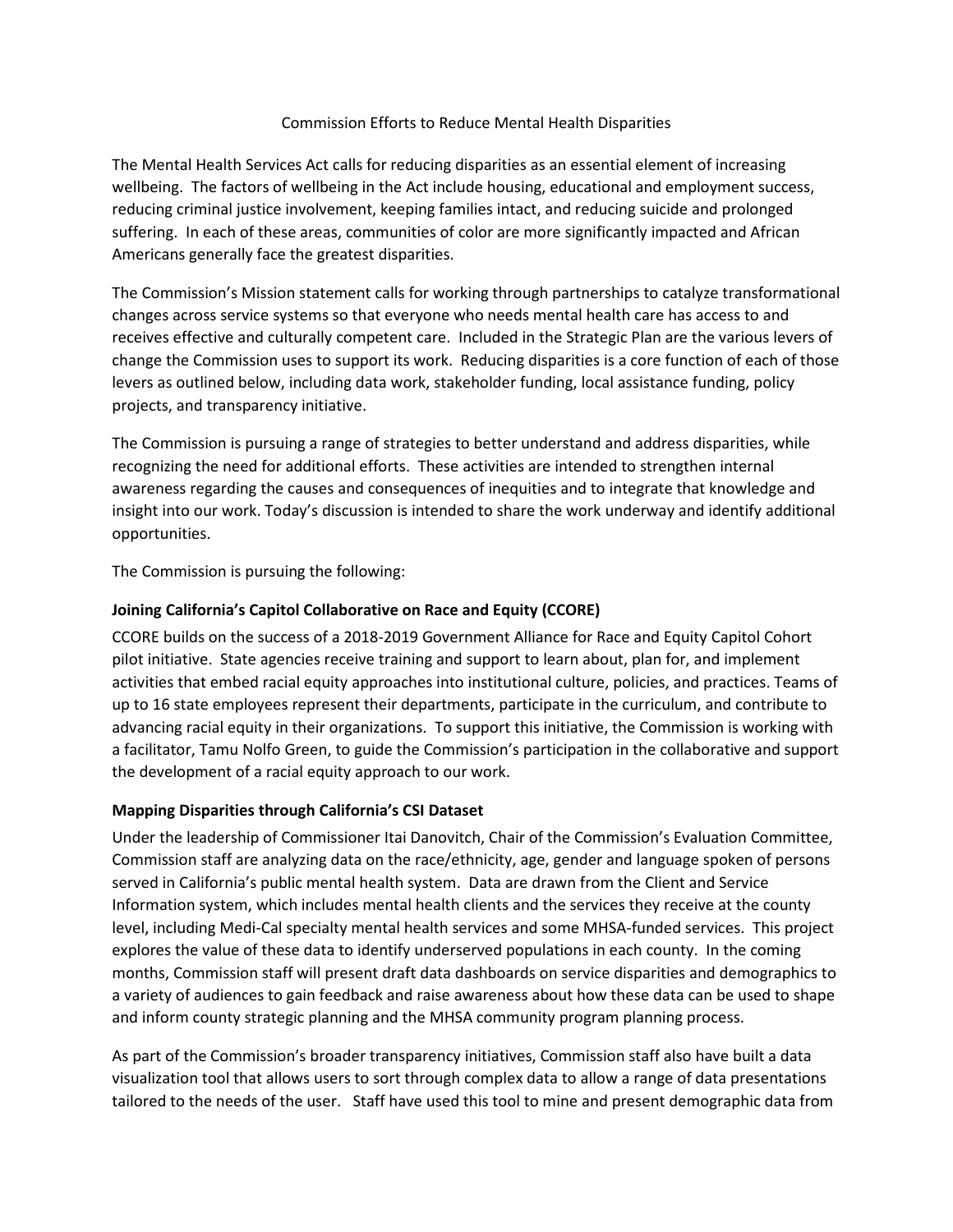the Client and Service Information system. Under the leadership of Commissioner Gladys Mitchell, Chair of the Cultural and Linguistic Competency Committee, staff will share work done to date with the Committee and engage stakeholders to ensure the data are valid, reliable and relevant to public and stakeholder needs.

## **Engaging the Commission's Cultural and Linguistic Competency Committee (CLCC)**

With direction from Commissioner Mitchell, Chair of the CLCC, Commission staff are organizing meetings of the Committee to support the Commission's role in the Capitol Collaborative on Race and Equity, to review and inform the Commission's mapping of demographic data from the Client and Service Information system, and to identify additional opportunities to reduce disparities. The Committee also will consider reviewing state and county use of the National Culturally and Linguistically Appropriate Services (CLAS) in Health and Health Care standards and the work of the California Reducing Disparities Project.

# **Reducing Criminal Justice Involvement**

Following the 2017 release of the Commission's work on reducing criminal justice involvement, the Commission has pursued a range of projects to document criminal justice involvement, support county learning collaboratives to reduce justice involvement and increase diversion opportunities for mental health peers. Those projects include:

- System Change Project. This project is being launched in 2020 and will assess learnings across Innovation Incubator projects and related Commission efforts and develop with county leaders a framework for continuous improvement. The project contains specific elements focused on understanding and reducing disparities:
	- a. An Innovation Advisory Group will be formed and include two to three individuals with lived experience.
	- b. Key informant interviews will include culturally diverse community stakeholders and people with lived experience.
	- c. The project will explicitly assess barriers to success that are based in racism, intergenerational poverty, and engrained social inequities, and the mechanisms that counties have pursued to counteract these challenges.
	- d. The continuous improvement framework will include ways counties can better address inequities in outcomes across racial, gender, and age groups.
	- e. The contractor, Social Finance, is required to include in the project team two individuals with lived experience to support engagement with consumers from disadvantaged communities.
- Crisis Now Planning Project. Based on a nationally recognized Crisis Now model, this project focuses on improving county crisis planning and response models based on best practices and community defined practices. The project provides presentations and individualized technical assistance to participating counties, including support and technical assistance from a California-based expert on reducing disparities. The Commission staff is working with the California Reducing Disparities Project staff to identify the appropriate expert for this work.
- Innovation Dissemination and Replication. The Commission Innovation Incubator efforts include the development and presentation of six webinars, with detailed follow-up briefings with interested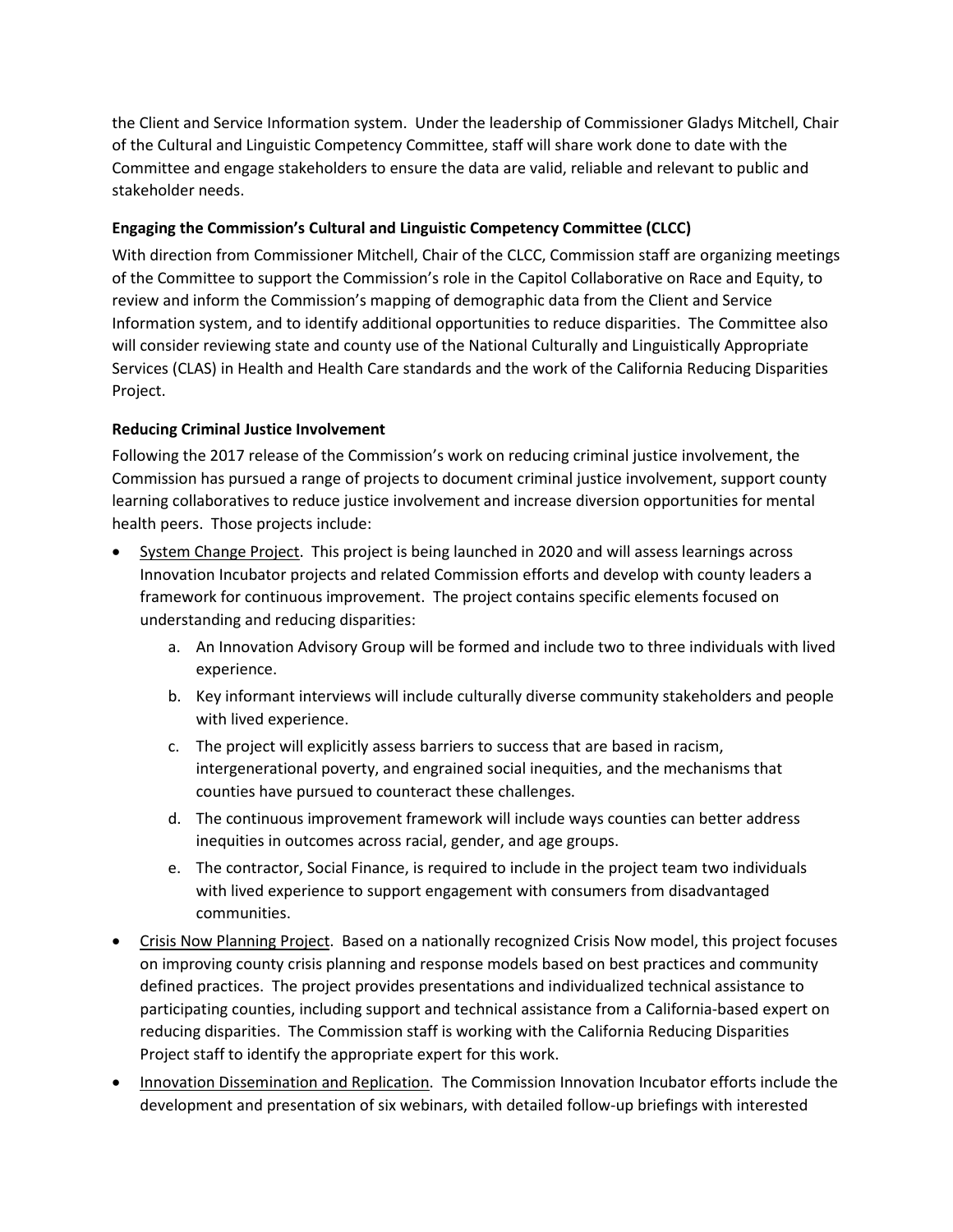counties on lessons learned through the Incubator projects. Each webinar focuses on the specific goal of reducing criminal justice involvement, with a dedicated webinar focused on strategies for reducing ethnic and racial disparities.

## **Revising PEI and Innovation data reporting regulations and strengthening demographic reporting**

In 2015, the Commission adopted regulations for MHSA Prevention and Early Intervention and Innovation programs. Those regulations include a requirement for counties to report detailed demographic information on persons served, including race, ethnicity, gender identify, sexual orientation, age, disability status, language spoken, and veteran status. The Commission requires more demographic detail than other programs to help the Commission understand who is served, who is not, and how the existing service delivery system is reducing or contributing to disparities. Implementing the reporting requirements are challenging for counties and provider networks. The regulations also were drafted in a way that limits the utility of the data. The Commission should consider revising those regulations to strengthen its ability to report on access to care and outcomes based on demographic variables. As part of this work, the Commission has urged the Department of Health Care Services to require similar demographic reporting to support a more detailed understanding of who receives care and the outcomes associated with that care.

## **Supporting Youth Innovation**

The Commission's Youth Innovation Committee has asked the Commission to release a statement on racial equity. Youth Committee members have highlighted opportunities to improve school climate and school mental health strategies to improve access to care and outcomes for youth. During the December 2019 Youth Idea Lab, youth identified racial inequity, lack of cultural diversity among teachers and counselors, feelings of racial segregation and financial inequities among schools based on neighborhoods, as contributing to mental health challenges. The Youth Committee's work focuses on developing youth-led mental health strategies, including youth-led conversations and strategies on racial equity. The Committee's ongoing engagement will include discussions of racial equity and how inequities contribute to mental health challenges for youth and young adults.

## **Initiating Tribal Youth Innovation Convening**

In coordination with tribal leaders in Humboldt and surrounding counties, the Commission has offered to support a Tribal Youth Innovation Convening with tribes and county behavioral health leaders modeled after the Commission's youth innovation work. These discussions were paused because of COVID-19 and will be restarted as communities reopen.

## **Implementing Striving for Zero, Suicide Prevention Strategy**

*Striving for Zero: California's Strategic Plan for Suicide Prevention*, developed by the Commission, acknowledges that youth of color may experience disproportionate rates of suicidal behavior, particularly suicide attempts by Latina youth and suicide deaths by Native youth. Despite these racial/ethnic differences, the State has little data and research to support effective interventions that prevent injury and death. The Commission is working to strengthen statewide data collection and reporting systems so more effective interventions can be developed and deployed in these communities. In the meantime, the State's plan emphasizes a public health approach be used to develop effective interventions and supports that are unique to individual communities.